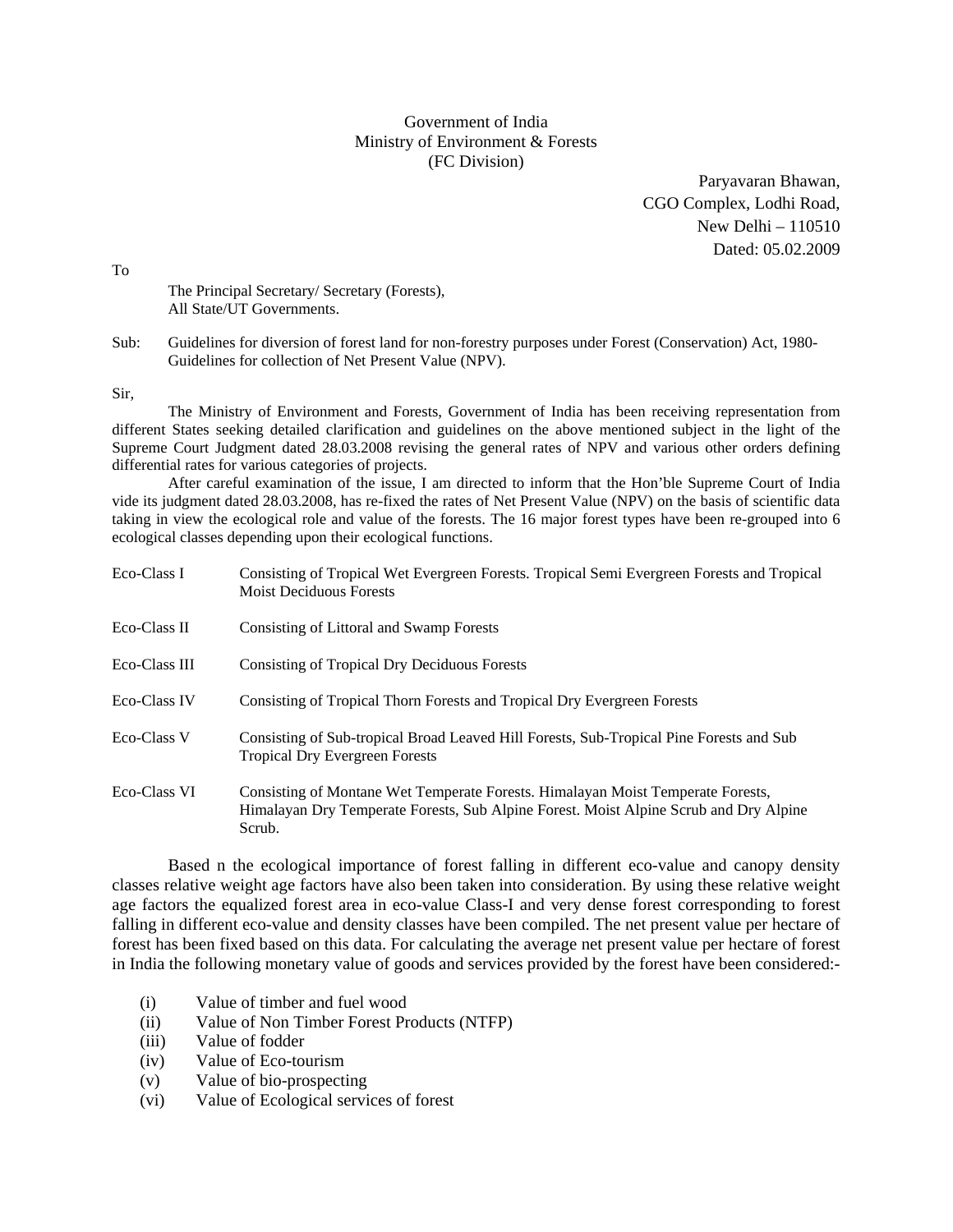- (vii) Value of Flagship Species
- (viii) Carbon Sequestration Value

Based on the above the NPV was fixed and the following recommendations have been made by the Hon'ble Supreme Court of India:-

(i) For non-forestry use/ diversion of forest land, the NPV may be directed to be deposited in the Compensatory Afforestation Fund as per the rates given below:-

| Eco-Value                | Class and NPV rates in Rs. |           |           |          |          |          |  |
|--------------------------|----------------------------|-----------|-----------|----------|----------|----------|--|
|                          | Class I                    | Class II  | Class III | Class IV | Class V  | Class VI |  |
| <b>Very Dense Forest</b> | 10,43,000                  | 10,43,000 | 8,87,000  | 6,26,000 | 9,39,000 | 9,91,000 |  |
| Dense Forest             | 9,39,000                   | 9,39,000  | 8,03,000  | 5,63,000 | 8,45,000 | 8,97,000 |  |
| <b>Open Forest</b>       | 7,30,000                   | 7,30,000  | 6,26,000  | 4,38,000 | 6,57,000 | 6,99,000 |  |

N.B. *The NPV rate fixed would hold good for a period of three years and is subject to variation after three years as per the Supreme Court's judgment dated 28.03.2008* 

(ii) The use of forest land falling in National Parks/Wildlife Sanctuaries will be permissible only in totally unavoidable circumstances for public interest projects and after obtaining permission from the Hon'ble Court. Such permissions may be considered on payment of an amount equal to ten times in the case of National Parks and five times in the case of Sanctuaries respectively of the NPV payable for such areas. The use of non-forest land falling within the National Parks and Wildlife Sanctuaries may be permitted on payment of an amount equal to NPV payable for adjoining forest area. In respect of non-forest land falling within marine National Parks/Wildlife Sanctuaries the amount may be fixed at five times the NPV payable for the adjoining forest area:

The Hon'ble Supreme Court of India vide its order dated 24.04.2008 and 09.05.2008 has also exempted certain category of projects as per the details given below:

| List of Activities/Projects<br>Sl.no.<br>Exemption Levels for NPV (as<br>percentage of full chargeable NPV)                                                                                                                                                                                                                                                                                                                                                                                                                                                                                                                                                                                                                                    |                                                                                                                   |  |
|------------------------------------------------------------------------------------------------------------------------------------------------------------------------------------------------------------------------------------------------------------------------------------------------------------------------------------------------------------------------------------------------------------------------------------------------------------------------------------------------------------------------------------------------------------------------------------------------------------------------------------------------------------------------------------------------------------------------------------------------|-------------------------------------------------------------------------------------------------------------------|--|
|                                                                                                                                                                                                                                                                                                                                                                                                                                                                                                                                                                                                                                                                                                                                                | Remarks                                                                                                           |  |
| <b>Schools</b><br>Full exemption up to 1,00 ha of forest<br>1<br>$\rm(i)$<br>land provided:<br>Hospitals<br>(ii)<br>(iii)<br>Children's play ground of<br>non-commercial nature<br>(a)<br>No felling of trees is involved:<br>Alternate forest land is not<br>(b)<br>(iv)<br>Community centers in<br>regarding<br>rural areas<br>available:<br>The project is of non-commercial<br>Over-head tanks<br>(c)<br>(v)<br>nature and is part of the<br>(vi)<br>Village tanks<br>Plan/Non-Plan Scheme of<br>(vii)<br>Laying of underground<br>drinking water pipeline up<br>Government: and<br>The area is outside National<br>to 4" diameter and<br>(d)<br>(viii)<br>Park/Sanctuary.<br>Electricity distribution line<br>up to 22 KV in rural areas. | As per Hon'ble<br>Supreme Court<br>Order dated<br>09.05.2008<br>correction of the<br>judgment dated<br>28.03.2008 |  |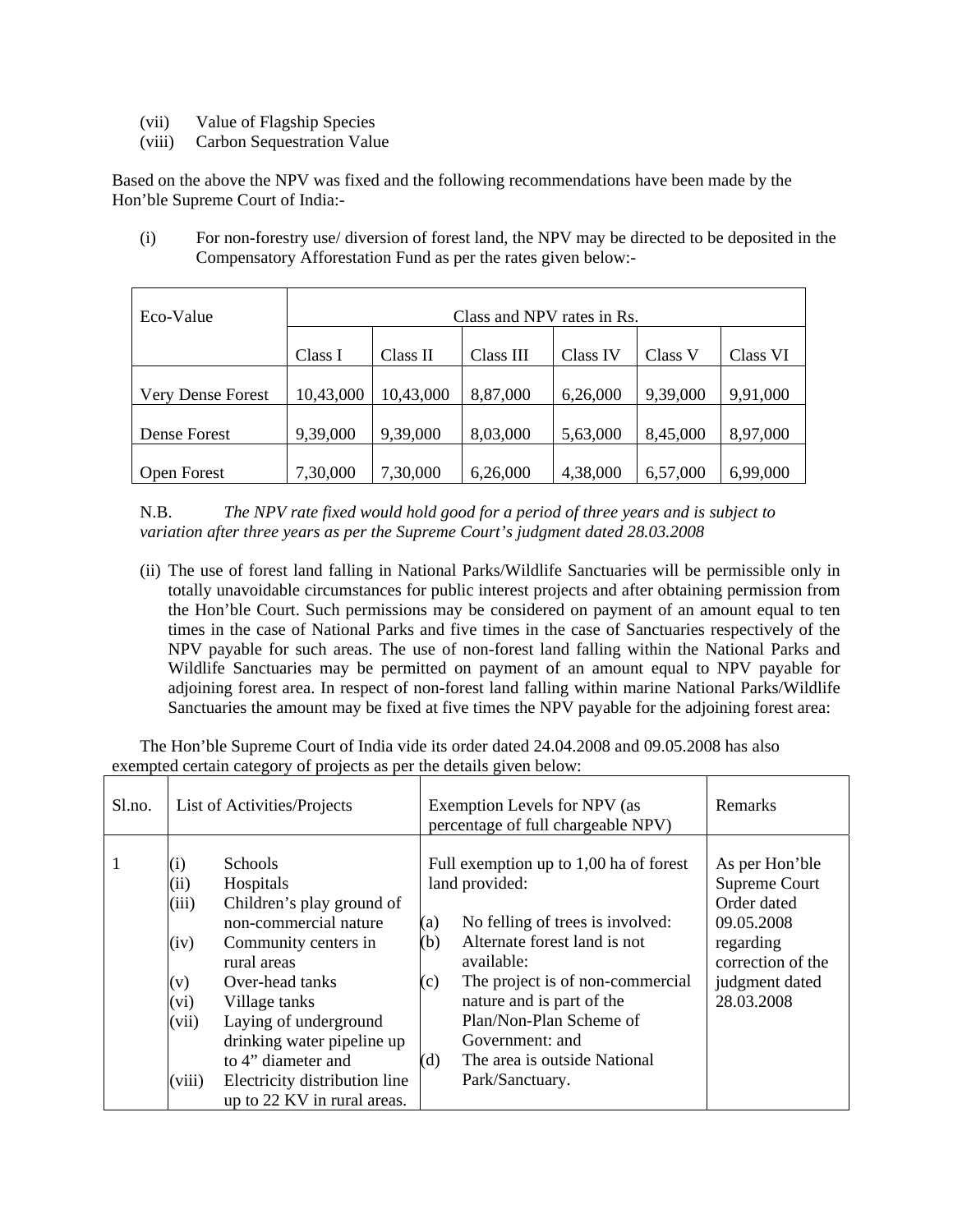| $\mathfrak{2}$ | Relocation of Villages from the<br>National Parks/Sanctuaries to<br>alternate forest land                 | Full exemption                                                                                                                                                                                                                                                                                                                                                                                                                                                                                                                                                    | $-do-$                                                        |
|----------------|-----------------------------------------------------------------------------------------------------------|-------------------------------------------------------------------------------------------------------------------------------------------------------------------------------------------------------------------------------------------------------------------------------------------------------------------------------------------------------------------------------------------------------------------------------------------------------------------------------------------------------------------------------------------------------------------|---------------------------------------------------------------|
| 3              | Collection of boulders/silts from<br>the river belts in the forest area                                   | Full exemption provided:-<br>Are is outside National<br>(a)<br>Park/Sanctuary;<br>No mining lease is<br>(b)<br>approved/signed in respect of this<br>are;<br>The works including the sale of<br>(c)<br>boulders/silt are carried out<br>departmentally or through<br>Government undertaking or<br>through the Economic<br>Development Committee or Joint<br>Forest Management Committee;<br>The activity is necessary for<br>(d)<br>conservation and protection of<br>forests; and<br>The sale proceeds are used for<br>(e)<br>protection/conservation of forests | $-do-$                                                        |
| $\overline{4}$ | Laying of underground optical<br>fiber cable                                                              | Full exemption provided<br>(a)<br>No felling of trees is involved;<br>and<br>Areas falls outside National<br>(b)<br>Park/Sanctuary                                                                                                                                                                                                                                                                                                                                                                                                                                | $-do-$                                                        |
| 5              | Pre-1980 regularization of<br>encroachments and conversion of<br>forest villages into revenue<br>villages | Full exemption provided these are<br>strictly in accordance with MOEF's<br>Guidelines dated 18.09.1990.                                                                                                                                                                                                                                                                                                                                                                                                                                                           | $-do-$                                                        |
| 6              | Underground mining                                                                                        | 50% of the NPV of the entire area.                                                                                                                                                                                                                                                                                                                                                                                                                                                                                                                                | $-do-$                                                        |
| $\tau$         | <b>Field Firing Range</b>                                                                                 | Full Exemption provided;<br>No felling of trees are involved:<br>(a)<br>and<br>No likelihood of destruction of<br>(b)<br>forest is involved.                                                                                                                                                                                                                                                                                                                                                                                                                      | As per Hon'ble<br>Supreme Court<br>Order dated<br>24.04.2008. |
| 8              | <b>Wind Energy Projects</b>                                                                               | 50% of the minimum rate of the NPV<br>irrespective of the eco-class in which<br>the project lies provided minimum<br>trees felling is involved.                                                                                                                                                                                                                                                                                                                                                                                                                   | $-do-$<br>And CEC<br>clarification dated<br>22.12.2008        |